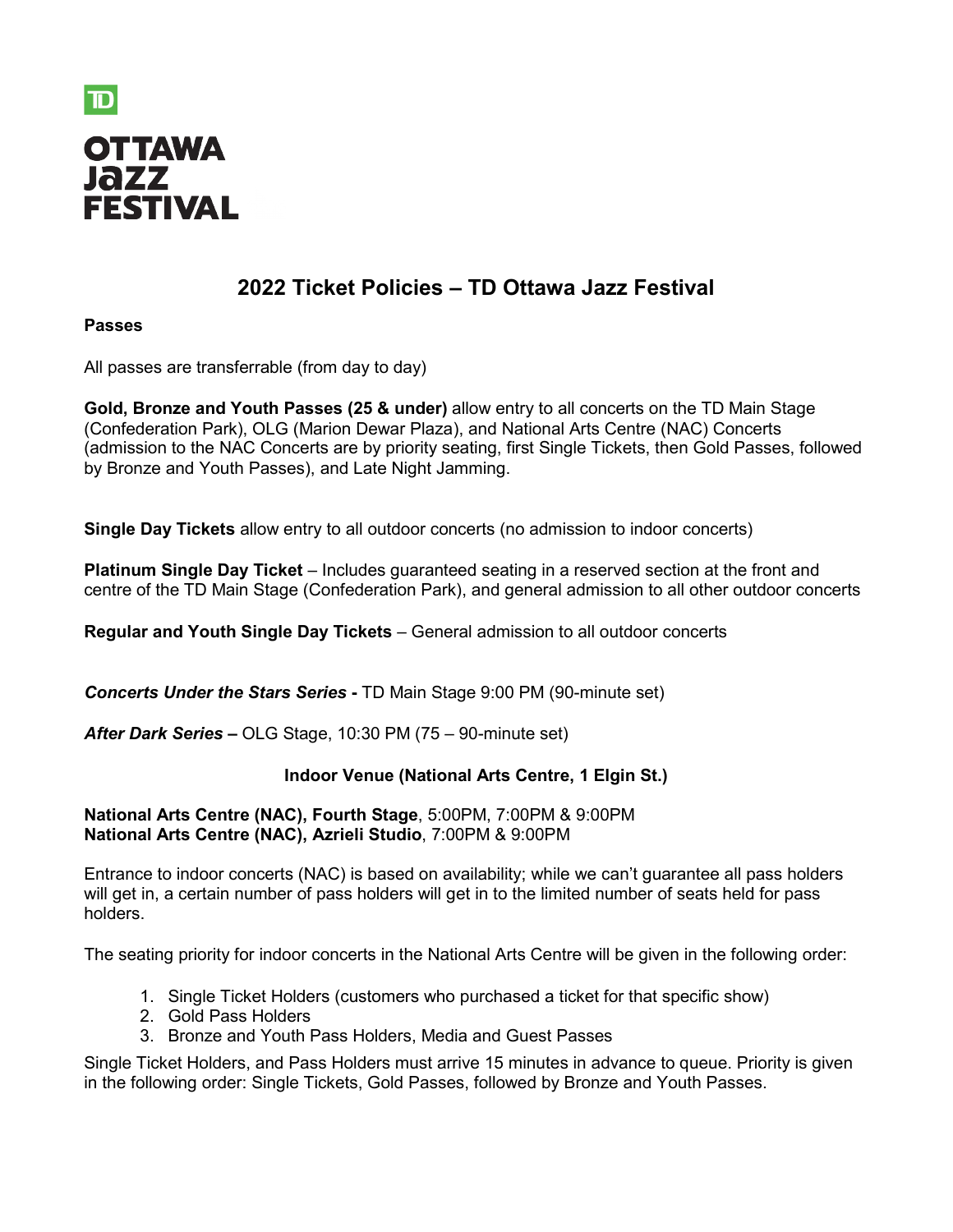# **Latecomers to Indoor Concerts**

Late comers will be admitted at a suitable break in the performance.

## *Late Night Jamming***:** Lord Elgin Hotel, Grill 41, 100 Elgin Street

Late Night Jamming will happen each night from Friday, June 24 to Sunday, July 3.. Late Night Jamming starts at 10:30PM. The location is Grill 41 at the Lord Elgin Hotel.

## **General Policies**

## **Children**

Children 12 and under are free for outdoor shows including the TD Main Stage (Confederation Park), and OLG (Marion Dewar Plaza). Youth aged 13-25 can purchase a Youth ticket.

Children under the age of 12 require a ticket/pass for all indoor shows (National Arts Centre) and admission to the Platinum Section (Platinum ticket required) and Gold Circle Tent (Gold Pass required).

## **Outside Alcohol**

Outside Alcohol is not permitted to ANY concerts at the Jazz Festival. This includes Marion Dewar Plaza and Confederation Park.

### **Weather**

All Performances will go on rain or shine. Please dress appropriately for the weather.

#### **Parking**

The Festival does not have a designated parking area. There are underground parking lots conveniently located at City Hall, the National Arts Centre, and the Rideau Centre. There are also street level parking lots in the area.

#### **Free Concerts**

There are free concerts during the day at 12:00 PM on the OLG, at 4:00 PM at Queen St Fare (170 Queen St.), as well as on Canada Day (when every show is free).

#### **Dogs**

Guide and service dogs (as well as other service animals) are permitted on site however pets are not permitted.

# **Accessibility**

People with disabilities are welcome to attend our event. Both the TD Main Stage at Confederation Park and the OLG Stage at Marion Dewar Plaza are conveniently accessible: